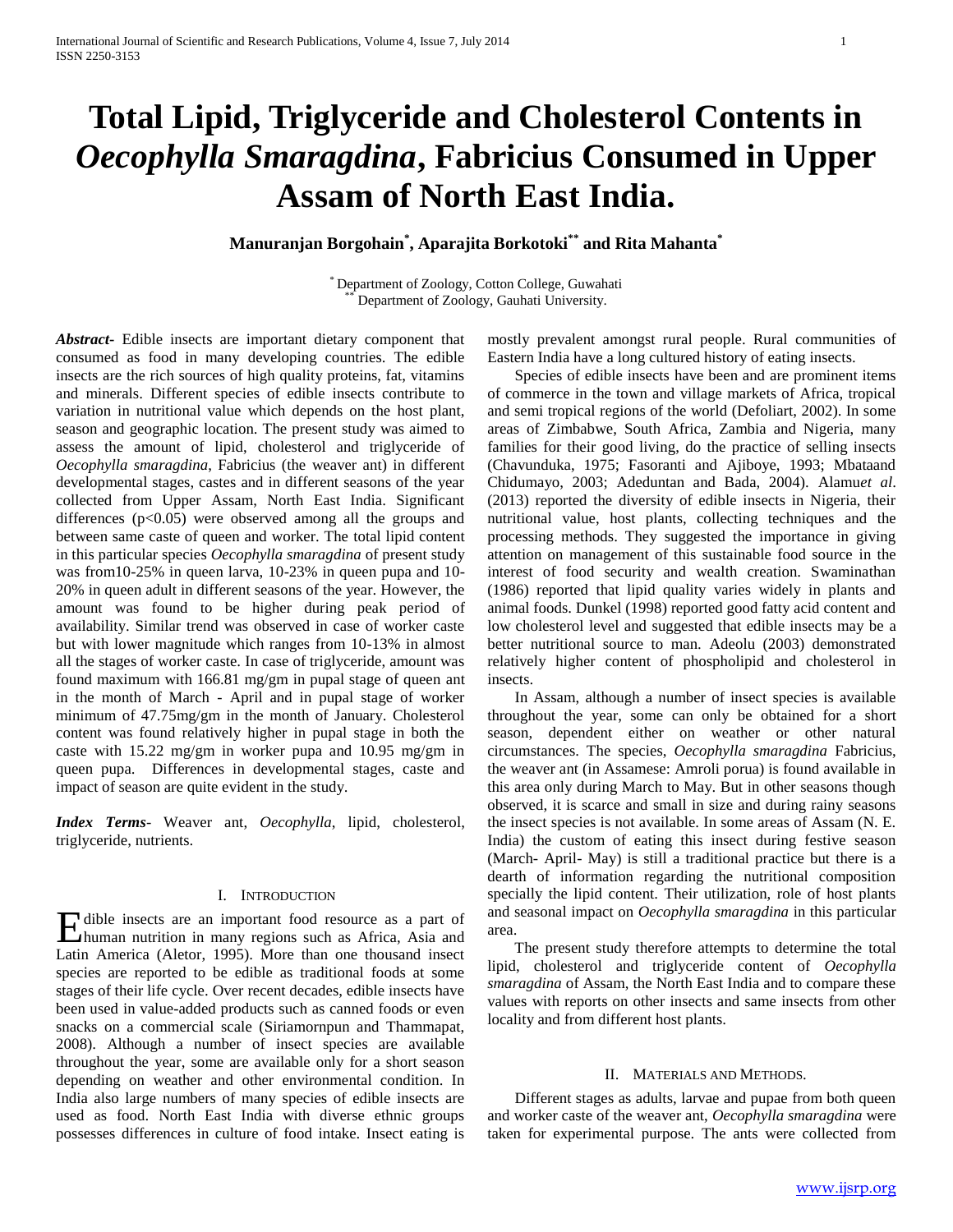mango tree in different seasons of the year from Upper Assam of North East India. Total Lipid, Triglyceride and Cholesterol contents were estimated in this insect at different times of the year.

 Total lipid was estimated by following the method of Frings and Dunn's Modified Method (1970) methods. Triglyceride and Cholesterol content were measured by the method of Enzymatic method of Fossenti and Principle (1982) and Allian's modified method (1974) of Richmond (1973) and Flegg's enzymatic Method respectively.

### III. STATISTICAL ANALYSIS

 The results obtained were statistically analyzed by student's 't' test and p<0.05 was considered statistically significant.

## IV. RESULTS AND DISCUSSION

 The interest in the use of insects as food item is reported by various workers (Bukkens, 1997; Finke, 2012; Victor, N. Goka and Diane Julien-David, 2012). But reports suggest different amount of lipid fractions in same insect. It is due to host plant effect and other environmental conditions. The present study which was aimed to determine the total lipid, triglyceride and cholesterol content exhibited relatively higher values in *Oecophylla smaragdina*. However, impact of seasonal variation was observed to be quite distinct in all the stages of life cycle in both queen and worker ants. Highest amount of total lipid was observed in queen larva in the month of March/ April with a mean value of 249.21 mg/ gm (Table- I & II). The total lipid content in this particular species *Oecophylla smaragdina* was ranges from10-25% in queen larva, 10-23% in queen pupa and 10-20% in queen adult in different seasons of the year. Triglyceride amount was found in maximum amount 166.81 mg/gm in pupal stage of queen ant (Table:  $V & W$ I) in the month of March- April and in pupal stage of worker minimum of 47.75mg/gm in the month of January. Cholesterol content was relatively higher in pupal stage in both the caste, 15.22 mg/gm in worker pupa and 10.95 mg/gm in queen pupa. (Table: III & IV). The most interesting point noted in the study as higher amount of cholesterol during winter period (from November to February) (Table: III & IV) in all the stages of both castes. Comparison of mean values showed significant  $(p<0.05)$  differences between some stage of queen and worker caste. In case of cholesterol content seasonal impact was not so prominent but caste wise and stage wise differences were quite notable.

 In the present study highest amount of total lipid was recorded as 249.21 mg/gm in queen larva and 129.86 mg/gm in worker larva in the month of March. Yang et al. (2006) reported slightly lower values of lipid in some Thai edible insects as Terricolous and Aquicolous insects.

 Significantly higher values of (p<0.01) triglyceride and total lipid was observed in all the three stages of Queen caste than those of the worker caste during the peak seasons of availability (March to June) of the year. However, the increase was also exhibited in some parts of other seasons of the year (November to February) with lower magnitude. Similar findings were observed in case of cholesterol content though magnitude of difference was not so high and uniform increase or decrease was not depicted in the present study. Impact of seasonal variation was also not clearly observed in case of cholesterol content as the results showed some amount of fluctuation throughout the experiment. But it can be opined from the present study that *Oecophylla smaragdina* can be a rich source of fat with higher amount of total lipid and triglyceride

#### REFERENCES

- [1] Adeduntan, S.A., and Bada, F.A.,(2004): Socio-Economic Importance of local Silkworm (Anaphevenata) to the Rural Dwellers in Ondo State, Nigeria. Book of Abstracts, 35<sup>th</sup> Ann. Conf. Entomol.Soc. Nigeria.Pp: 7.
- [2] Adeolu, T. A.(2003): The lipid profile of the pallid Emperror Moth, Cirina forda, Westwood (Lepidoptera: Saturnidae) Caterpillar. Biokemistri, Nigeria 13: 37-41.
- [3] Alamu, O. T., Amao, A. O., Nwokedi, C. I., Oke, O. A. And Lawa, I. O(2013); Diversity and nutritional status of edible insects in Nigeria: A Review. Int. Journ. Of Biodiversity and Cons. Vol. 5(4): pp. 215-222.
- [4] Allain, C., Poon, L.S., Chan, C.S.G., Richmond, W. And Fu, P.C.(1974): Enzymatic Determination of total serum cholesterol. Clin. Chem. 20/40, 470-475.
- [5] Alletor, V. A. (1995) Compositional studies on edible tropical species of mushrooms. Food Chem. 54, 265-268
- [6] Ande, A. T. (2002) The influence of local harvesting and processing methods on some nutrient *Cirina forda* Westwood (Lepidoptera; Saturnidae) caterpillar in Nigeria. Nigerian Journal of Pure and Applied Science, 17: 1165-1168.
- [7] Ande, A. T. (2003). The lipid profile of the pallid emperor moth *Ciirina forda* Westwood (Lepidoptera: Saturnidae) caterpillar. BIOKEMISTRI 13: 37-41 (January, 2003).
- [8] Bukkens, S.G.F. 1997. The nutritional value of edible insects.Ecol Food Nutr 36: 287-319.
- [9] Chavunduka,D. M.,( 1975) . Insect as a source of protein to the Africa. Rhodesia Sci. News 9: 217-220.
- [10] De Foliart, G. R., (2002). Oceania: Australia. In the Human use of insects as a food resource: a bibliographic account in progress, pp 1-51.
- [11] Dunkel, E., (1998). Insects and the Society: Course Notes. State University-Bozeman 200pp.
- [12] Fasoranti, J. O., and Ajiboye, D. O. (1993). Some Edible insects of Kwara State, Nigeria, Am. Entomol. 39: 113-116.
- [13] Finke, M.D.2004. Nutrient Content of Insects. Encyclopedia of Entomology. Spriger, 2004.10.1007/0-306-48380-7- 2920.
- [14] Finke, M.D.2012. Complete Nutrient Content of four Species of Feeder Insects. Wiley Periodicals, Inc. Zoo Biology 00: 1-15.
- [15] Flegg, H.M. (1973): An Investigation of determination of serum cholesterol by an enzymatic method. Ann. Clin. Biochem. 10, 79.
- [16] Fossenti, P. and Principle, L. (1982): Quantification of triglyceride by enzymatic method. 28: 2077=2084.
- [17] Fring, C. S. and R. T. Dunn (1970). A Colorimetric method for determination of total serum lipids based on the sulfo-phospho-vanillin reaction. Am. Journ. Clin. Pathol. 53: 89-91.
- [18] Mbata, K.J. and Chidumayo, E. N., (2003). Traditional value of caterpillars ( Insecta: Lepidoptera) among the Bisa people of Zambia. Insect Sci. Appl. 23: 341-354
- [19] Raksakantong, P., Meeso,N., Kubola, J. And Siriamornpun, S.(2010) : Fatty acids and Proximat composition of eight Thai edible terricolous insects. Food Res. Int. 2010, 43: 350-355.
- [20] Siriamornpun, S, Thammapat, P.,(2008). Insecs as a Delicacy and a Nutritiuous Food in Thailand, Food Sciencce and Technology to improve Nutrition and Promote National Development, Robertson, G.L. &Lupien, J.R (Eds), International Union of Food Science & Technology(2008).
- [21] Swaminathan, M. (1986), Principles of Nutrition and Dietetics, Bangalore, printing and publishing Co, Lt., Bangalore, India. 528 pp.
- [22] Victor, N. Goka and Diane Julien-David, 2012.Determination of Triglycerols, Fatty acids and Total Lipid Content in Oil of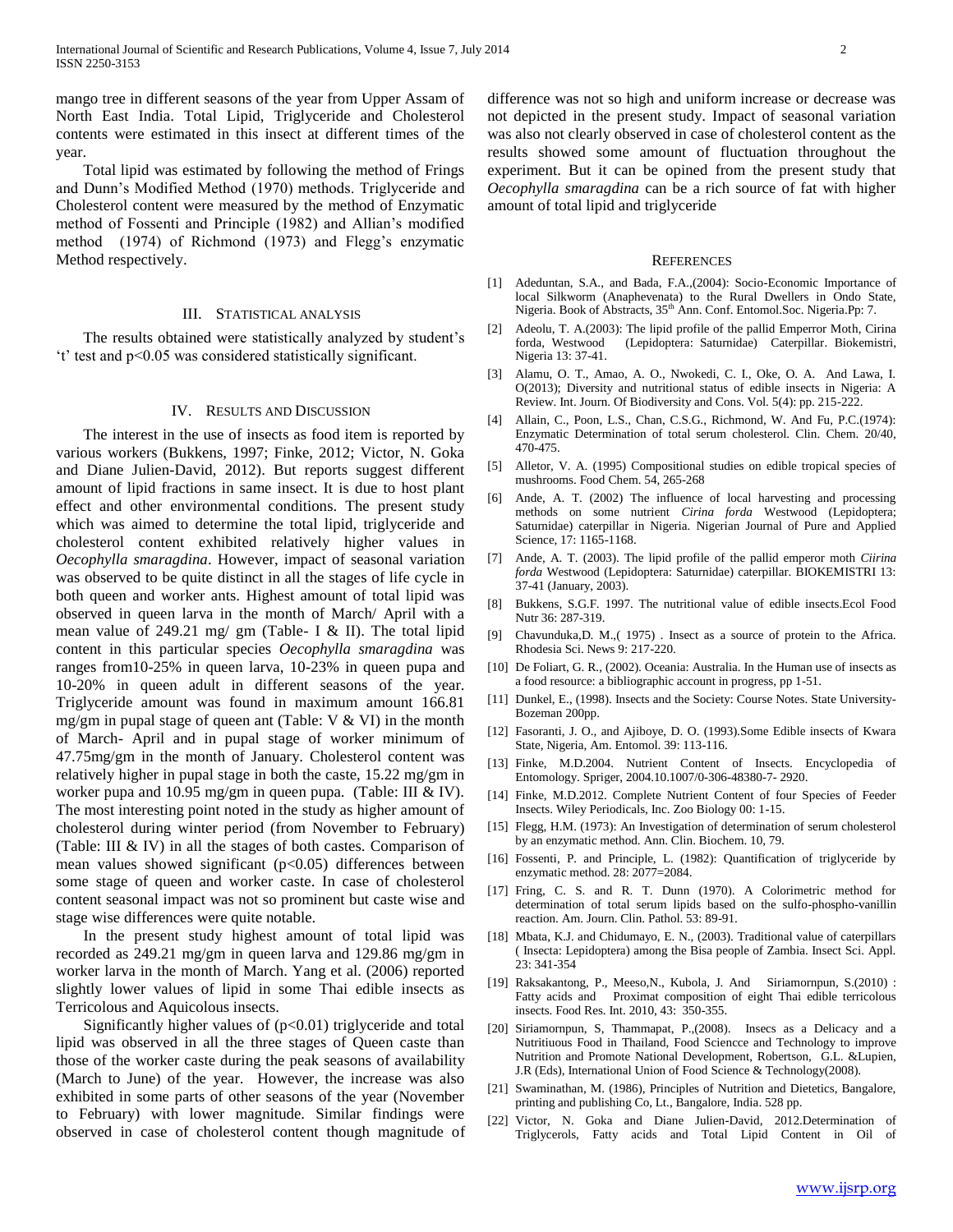2Macrotermitinaes Varieties fromCongo.AmericanJournal of Food Technology,7:238-244.

[23] Yang, L. F., Siriamornpun, S., Li, D.(2006). Polyunsaturated fatty acid content of edible insect in Thailand. J. Food Lipids.2006, 13, 277-285.

## **AUTHORS**

**First Author:** Manuranjan Borgohain, M.Sc (Entomology), Department of Zoology, Cotton College, Guwahati, mranjanborgohain@gmail.com.

**Second Author:** Aparajita Borkotoki, Ph.D (Zoology), Department of Zoology, Gauhati University. **Third Author:** Rita Mahanta, Ph.D (Biochemistry), Department of Zoology, Cotton College, Guwahati, ritamahanta@yahoo.co.in.

**Correspondence Author:** Manuranjan Borgohain, mranjanborgohain@gmail.com. , Ph: 9864130005.

| Table-I: Mean and ±SD of Total lipid (mg/gm) in different developmental stages of Oecophylla smaragdina, Fabricius |  |  |  |
|--------------------------------------------------------------------------------------------------------------------|--|--|--|
|                                                                                                                    |  |  |  |

|              |          | March  | April  | May    | June   | November | December | January | February |
|--------------|----------|--------|--------|--------|--------|----------|----------|---------|----------|
| <b>Oueen</b> | Mean     | 249.21 | 230.51 | 228.81 | 217.81 | 112.61   | 98.56    | 98.76   | 111.71   |
| larva        | $\pm SD$ | 56.79  | 51.30  | 51.88  | 49.42  | 25.30    | 22.11    | 22.12   | 25.09    |
| <b>Oueen</b> | Mean     | 228.93 | 213.93 | 209.13 | 165.28 | 107.76   | 95.66    | 95.06   | 10.11    |
| pupa         | $\pm SD$ | 52.16  | 47.96  | 47.37  | 36.81  | 24.07    | 21.09    | 21.29   | 24.00    |
| Oueen        | Mean     | 203.06 | 207.25 | 203.56 | 120.86 | 102.06   | 90.66    | 91.96   | 105.16   |
| adult        | $\pm SD$ | 46.14  | 46.61  | 45.75  | 26.87  | 23.04    | 20.12    | 20.35   | 23.45    |
| Worker       | Mean     | 129.86 | 123.26 | 119.36 | 115.01 | 104.61   | 104.96   | 102.86  | 96.36    |
| larva        | $\pm SD$ | 29.04  | 27.55  | 26.71  | 25.74  | 23.62    | 23.71    | 23.05   | 21.46    |
| worker       | Mean     | 133.06 | 128.06 | 116.31 | 117.66 | 108.46   | 99.91    | 98.96   | 90.66    |
| pupa         | $\pm SD$ | 29.62  | 28.37  | 26.03  | 26.36  | 24.33    | 22.42    | 21.96   | 20.21    |
| Worker       | Mean     | 123.21 | 118.71 | 113.21 | 105.96 | 98.61    | 89.21    | 84.21   | 73.21    |
| adult        | $\pm SD$ | 27.18  | 26.31  | 25.45  | 23.56  | 22.18    | 19.90    | 18.75   | 16.51    |

**Table -II: Showing significance of differences in the mean values of Total lipid (mg/gm) between the different developmental stages of two castes of** *Oecophylla smaragdina* **Fabricius**

| <b>Months</b>   | <b>Differences</b> | <b>Queen</b> |        |              | Worker  |              |              | <b>Queen</b> | <b>Queen</b> | <b>Queen</b> |
|-----------------|--------------------|--------------|--------|--------------|---------|--------------|--------------|--------------|--------------|--------------|
|                 |                    | Larva        | Larv   | Pupa         | Larva   | Larv         | Pupa         | Larva        | Pupa         | <b>Adult</b> |
|                 |                    | and          | a and  | and          | and     | a and        | and          | and          | and          | and          |
|                 |                    | Pupa         | Adult  | <b>Adult</b> | Pupa    | <b>Adult</b> | <b>Adult</b> | Worker       | Worker       | Worker       |
|                 |                    |              |        |              |         |              |              | Larva        | Pupa         | <b>Adult</b> |
| <b>March</b>    | t                  | 1.18         | 2.82   | 1.66         | $-0.35$ | 0.75         | 1.10         | 8.37         | 7.15         | 6.67         |
|                 | p                  | >0.05        | < 0.05 | >0.05        | >0.05   | >0.05        | >0.05        | < 0.05       | < 0.05       | < 0.05       |
|                 | df                 | 38           | 38     | 38           | 38      | 38           | 38           | 38           | 38           | 38           |
| <b>April</b>    | t                  | 1.05         | 1.49   | 0.45         | $-0.54$ | 0.39         | 0.80         | 8.18         | 6.89         | 6.17         |
|                 | p                  | >0.05        | >0.05  | >0.05        | >0.05   | >0.05        | >0.05        | < 0.05       | < 0.05       | < 0.05       |
|                 | df                 | 38           | 38     | 38           | 38      | 38           | 38           | 38           | 38           | 38           |
| <b>May</b>      | t                  | 1.25         | 1.63   | 0.38         | 0.37    | 0.75         | 0.38         | 8.39         | 7.68         | 7.72         |
|                 | p                  | >0.05        | >0.05  | >0.05        | >0.05   | >0.05        | >0.05        | < 0.05       | < 0.05       | < 0.05       |
|                 | df                 | 38           | 38     | 38           | 38      | 38           | 38           | 38           | 38           | 38           |
| June            | t                  | 3.81         | 7.71   | 4.36         | $-0.04$ | 1.16         | 1.48         | 8.25         | 4.70         | 1.86         |
|                 | p                  | < 0.05       | < 0.05 | < 0.05       | >0.05   | >0.05        | >0.05        | < 0.05       | < 0.05       | < 0.05       |
|                 | df                 | 38           | 38     | 38           | 38      | 38           | 38           | 38           | 38           | 38           |
| <b>November</b> | t                  | 0.62         | 1.38   | 0.77         | $-0.51$ | 0.83         | 1.34         | 1.03         | $-0.09$      | $-0.48$      |
|                 | p                  | >0.05        | >0.05  | >0.05        | >0.05   | >0.05        | >0.05        | >0.05        | >0.05        | >0.05        |
|                 | df                 | 38           | 38     | 38           | 38      | 38           | 38           | 38           | 38           | 38           |
| <b>December</b> | t                  | 0.42         | 1.14   | 0.72         | 0.69    | 2.28         | 1.60         | $-0.88$      | $-0.62$      | 0.28         |
|                 | p                  | >0.05        | >0.05  | >0.05        | >0.05   | < 0.05       | >0.05        | >0.05        | >0.05        | >0.05        |
|                 | df                 | 38           | 38     | 38           | 38      | 38           | 38           | 38           | 38           | 38           |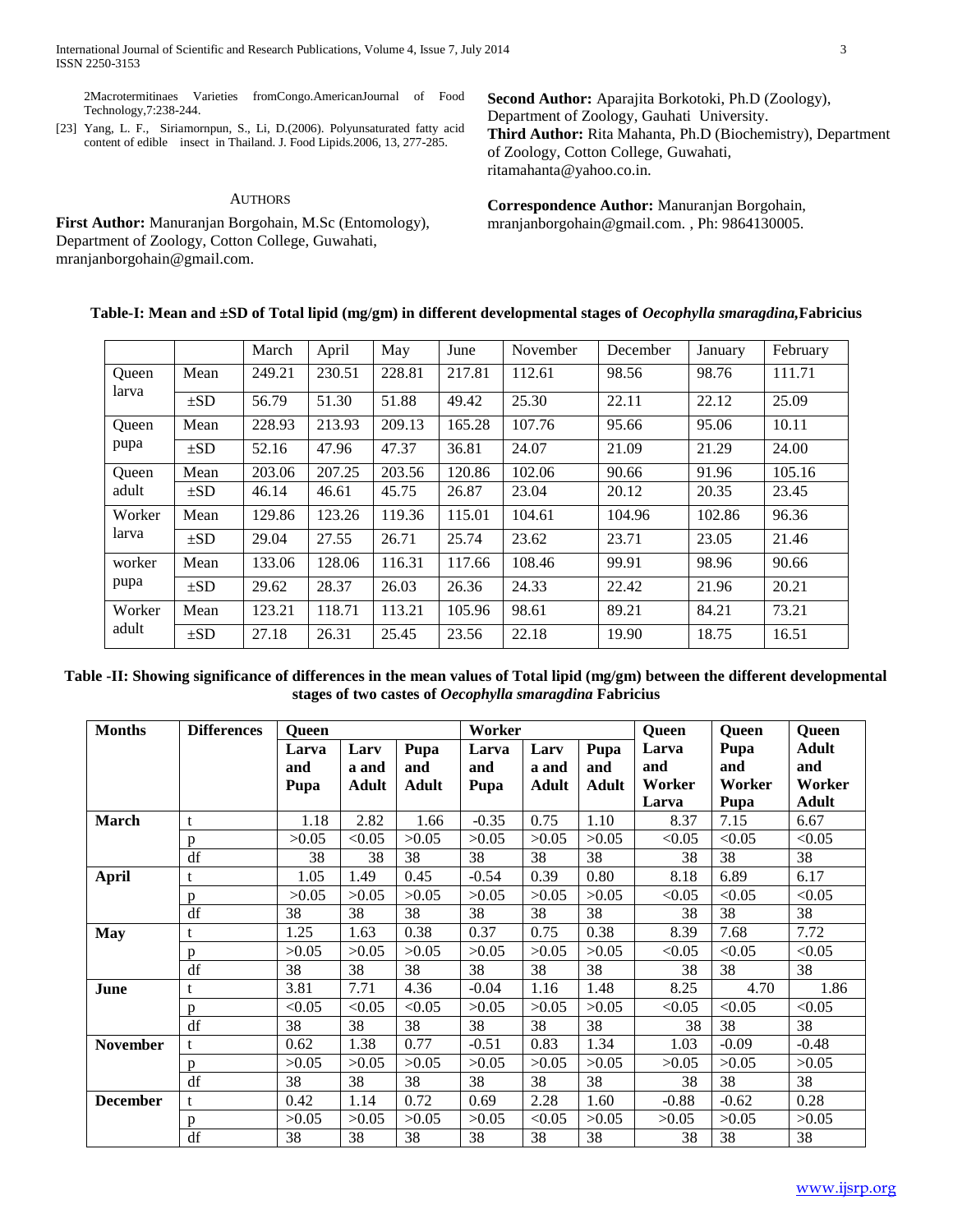International Journal of Scientific and Research Publications, Volume 4, Issue 7, July 2014 4 ISSN 2250-3153

| <b>January</b>  |    | 0.54  | 1.01  | 0.47  | 0.55  | 2.81   | 2.22   | $-0.57$ | $-0.57$ | 1.25   |
|-----------------|----|-------|-------|-------|-------|--------|--------|---------|---------|--------|
|                 |    | >0.05 | >0.05 | >0.05 | >0.05 | < 0.05 | < 0.05 | >0.05   | >0.05   | >0.05  |
|                 | df | 38    | 38    | 38    | 38    | 38     | 38     | 38      | 38      | 38     |
| <b>February</b> |    | 0.59  | 0.85  | 0.26  | 0.86  | 3.82   | 2.99   | 2.01    | 2.34    | 4.98   |
|                 |    | >0.05 | >0.05 | >0.05 | >0.05 | < 0.05 | < 0.05 | < 0.05  | < 0.05  | < 0.05 |
|                 | df | 38    | 38    | 38    | 38    | 38     | 38     | 38      | 38      | 38     |

**Table- III: Mean and ±SD of Cholesterol (mg/gm) in different developmental stages of** *Oecophylla smaragdina,* **Fabricius**

|        |          | March | April | May   | June  | November | December | January | February |
|--------|----------|-------|-------|-------|-------|----------|----------|---------|----------|
| Oueen  | Mean     | 4.66  | 5.12  | 9.83  | 8.87  | 6.29     | 8.79     | 8.12    | 8.37     |
| larva  | $\pm SD$ | 0.77  | 0.72  | 1.71  | 1.57  | 1.06     | 1.63     | 1.42    | 1.49     |
| Oueen  | Mean     | 10.95 | 8.75  | 11.34 | 9.26  | 8.21     | 8.56     | 8.58    | 9.19     |
| pupa   | $\pm SD$ | 2.05  | 1.65  | 2.02  | 1.72  | 1.49     | 1.53     | 1.59    | 1.66     |
| Queen  | Mean     | 6.22  | 4.79  | 8.89  | 6.59  | 5.25     | 5.75     | 5.63    | 7.71     |
| adult  | $\pm SD$ | 1.06  | 0.84  | 1.55  | 1.07  | 0.83     | 0.97     | 0.95    | 1.33     |
| Worker | Mean     | 7.28  | 6.23  | 7.45  | 7.89  | 6.92     | 8.97     | 8.97    | 6.61     |
| larva  | $\pm SD$ | 1.20  | 1.08  | 1.25  | 1.37  | 1.15     | 1.67     | 1.67    | 1.14     |
| worker | Mean     | 15.22 | 8.21  | 9.51  | 10.12 | 7.79     | 9.33     | 8.29    | 7.52     |
| pupa   | $\pm SD$ | 8.91  | 1.50  | 1.78  | 1.86  | 1.36     | 1.72     | 1.50    | 1.36     |
| Worker | Mean     | 3.97  | 5.69  | 6.63  | 6.33  | 4.57     | 4.79     | 4.98    | 5.55     |
| adult  | $\pm SD$ | 0.66  | 0.85  | 1.09  | 1.01  | 0.70     | 0.75     | 0.79    | 0.88     |

**Table -IV: Showing significance of differences in the mean values of Cholesterol (mg/gm) between the different developmental stages of two castes of** *Oecophylla smaragdina* **Fabricius**

| <b>Months</b>   | <b>Differences</b>     | <b>Queen</b>         |                              |                             | Worker               |                              |                             | <b>Queen</b>                    | Queen                         | <b>Queen</b>                                  |
|-----------------|------------------------|----------------------|------------------------------|-----------------------------|----------------------|------------------------------|-----------------------------|---------------------------------|-------------------------------|-----------------------------------------------|
|                 |                        | Larva<br>and<br>Pupa | Larva<br>and<br><b>Adult</b> | Pupa<br>and<br><b>Adult</b> | Larva<br>and<br>Pupa | Larva<br>and<br><b>Adult</b> | Pupa<br>and<br><b>Adult</b> | Larva<br>and<br>Worker<br>Larva | Pupa<br>and<br>Worker<br>Pupa | <b>Adult</b><br>and<br>Worker<br><b>Adult</b> |
| March           | t                      | $-12.84$             | $-5.20$                      | 9.10                        | $-3.96$              | 11.03                        | 5.64                        | $-8.29$                         | $-2.09$                       | 7.95                                          |
|                 | $\mathbf{p}$           | >0.05                | >0.05                        | < 0.05                      | >0.05                | < 0.05                       | < 0.05                      | >0.05                           | >0.05                         | < 0.05                                        |
|                 | df                     | 38                   | 38                           | 38                          | 38                   | 38                           | 38                          | 38                              | 38                            | 38                                            |
| <b>April</b>    | $\mathbf t$            | $-8.80$              | 1.25                         | 9.33                        | $-4.80$              | 1.71                         | 6.51                        | $-3.70$                         | 1.08                          | $-3.32$                                       |
|                 | p                      | >0.05                | >0.05                        | < 0.05                      | >0.05                | < 0.05                       | < 0.05                      | >0.05                           | >0.05                         | >0.05                                         |
|                 | df                     | 38                   | 38                           | 38                          | 38                   | 38                           | 38                          | 38                              | 38                            | 38                                            |
| <b>May</b>      | t                      | $-2.59$              | 1.84                         | 4.33                        | $-4.20$              | 2.19                         | 6.14                        | 7.16                            | 3.05                          | 5.33                                          |
|                 | $\mathbf{p}$           | >0.05                | < 0.05                       | < 0.05                      | >0.05                | < 0.05                       | < 0.05                      | < 0.05                          | < 0.05                        | < 0.05                                        |
|                 | df                     | 38                   | 38                           | 38                          | 38                   | 38                           | 38                          | $\overline{38}$                 | 38                            | 38                                            |
| June            | t                      | $-1.47$              | 5.37                         | 6.78                        | $-4.21$              | 4.03                         | 7.90                        | 2.09                            | $-0.88$                       | 0.78                                          |
|                 | p                      | >0.05                | < 0.05                       | < 0.05                      | >0.05                | < 0.05                       | < 0.05                      | < 0.05                          | >0.05                         | >0.05                                         |
|                 | $\mathrm{d}\mathrm{f}$ | 38                   | 38                           | 38                          | 38                   | 38                           | 38                          | 38                              | 38                            | $\overline{38}$                               |
| <b>November</b> | $\mathbf t$            | $-5.33$              | 3.93                         | 7.64                        | $-2.51$              | 8.86                         | 8.78                        | $-2.10$                         | 1.21                          | 1.89                                          |
|                 | p                      | >0.05                | < 0.05                       | < 0.05                      | >0.05                | < 0.05                       | < 0.05                      | >0.05                           | >0.05                         | < 0.05                                        |
|                 | df                     | 38                   | 38                           | 38                          | 38                   | 38                           | 38                          | 38                              | 38                            | 38                                            |
| <b>December</b> | $\mathbf{t}$           | 0.45                 | 6.97                         | 6.82                        | $-0.67$              | 10.14                        | 10.70                       | $-0.34$                         | $-1.48$                       | 3.39                                          |
|                 | p                      | >0.05                | < 0.05                       | < 0.05                      | >0.05                | < 0.05                       | < 0.05                      | >0.05                           | >0.05                         | < 0.05                                        |
|                 | df                     | 38                   | 38                           | 38                          | 38                   | 38                           | 38                          | 38                              | 38                            | 38                                            |
| <b>January</b>  | t                      | $-0.96$              | 6.65                         | 7.15                        | 1.33                 | 9.68                         | 8.55                        | $-1.74$                         | 0.58                          | 2.46                                          |
|                 | p                      | >0.05                | < 0.05                       | < 0.05                      | >0.05                | < 0.05                       | < 0.05                      | >0.05                           | >0.05                         | < 0.05                                        |
|                 | df                     | 38                   | 38                           | 38                          | 38                   | 38                           | 38                          | 38                              | 38                            | 38                                            |
| February        | t                      | $-1.64$              | 1.48                         | 3.09                        | $-2.35$              | 3.35                         | 5.46                        | 4.27                            | 3.48                          | 5.99                                          |
|                 | p                      | >0.05                | >0.05                        | < 0.05                      | >0.05                | < 0.05                       | < 0.05                      | < 0.05                          | < 0.05                        | < 0.05                                        |